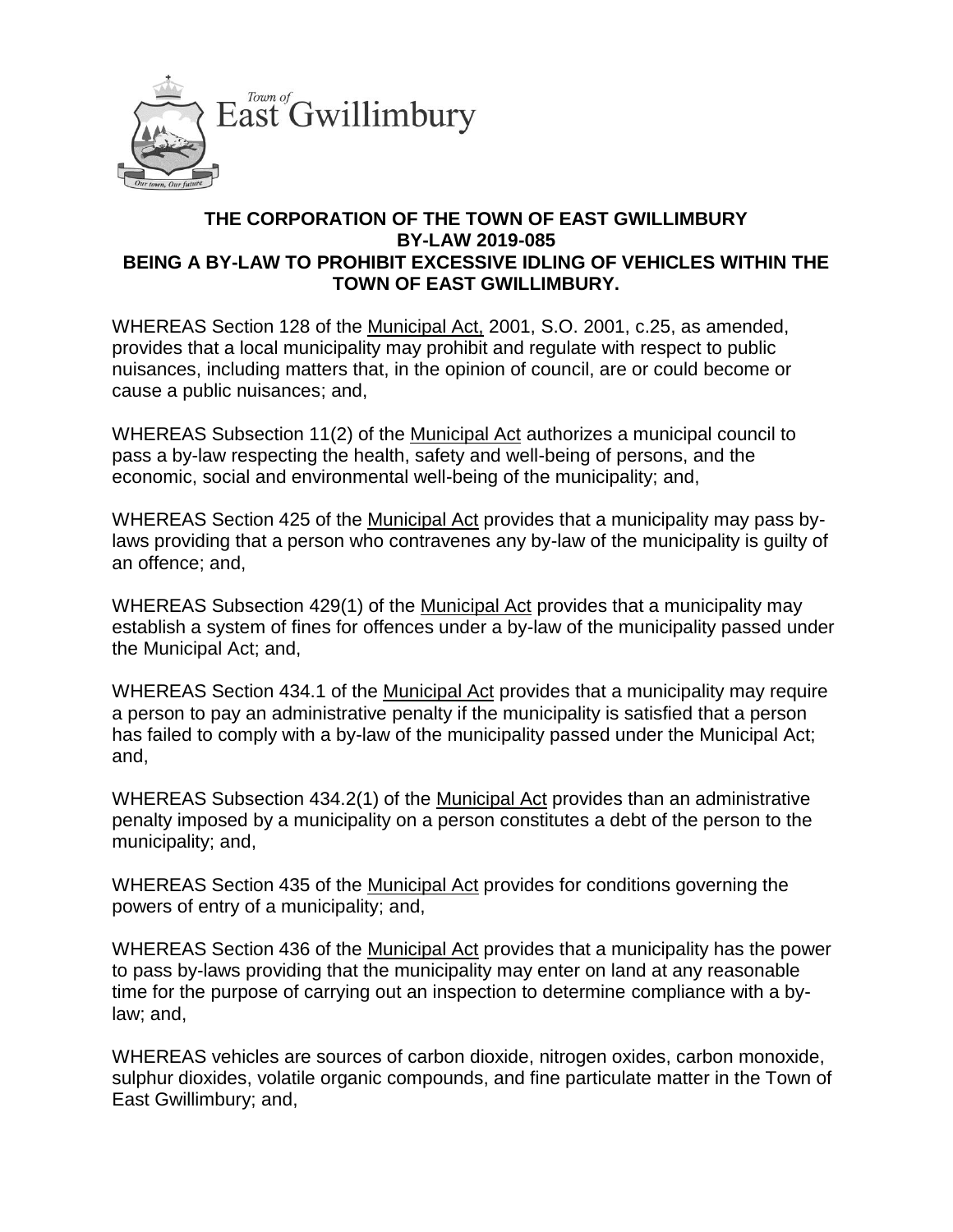WHEREAS the Council of the Corporation of the Town of East Gwillimbury desires to assist in the reduction of adverse health effects by reducing the unnecessary emissions of nitrogen oxides, carbon monoxide, sulphur dioxides, volatile organic compounds, and fine particulate matter; and

WHEREAS the Town of East Gwillimbury is supportive of initiatives designed or intended to reduce harmful emissions from entering the environment.

Now therefore the Council of the Corporation of the Town of East Gwillimbury enacts as follows:

## **1.0 DEFINITIONS**

- 1.1 In this By-law:
	- (a) **"Corporation"** means the Corporation of the Town of East Gwillimbury;
	- (b) **"Drive-through"** means that portion of a commercial property that is designated as a drive-through on an approved site plan, and posted with appropriate signage as a drive-through;
	- (c) **"Electric Vehicle"** means a **vehicle** that uses an electric motor or engine as a source of power, including but not limited to a hybrid or electric automobile;
	- (d) "**Idle**" means the operation of the engine of a **vehicle** while the **vehicle** is not in motion and not being used to operate auxiliary equipment that is essential to the basic function of the **vehicle**, and "idling" has a corresponding meaning;
	- (e) "**Layover"** means stopping at a point along a transit route to allow a **Transit Vehicle** to adjust to service schedules;
	- (f) "**Mobile Workshop Vehicle**" means,
		- i) a **vehicle** containing equipment that must be operated in association with the vehicle; or
		- ii) a **vehicle** serving as a facility for taking measurements or making observations which is operated by or on;
	- (g) **"Officer"** means an employee of the **Corporation** who has been appointed by By-law to enforce the provisions of the **Corporation's** Bylaws;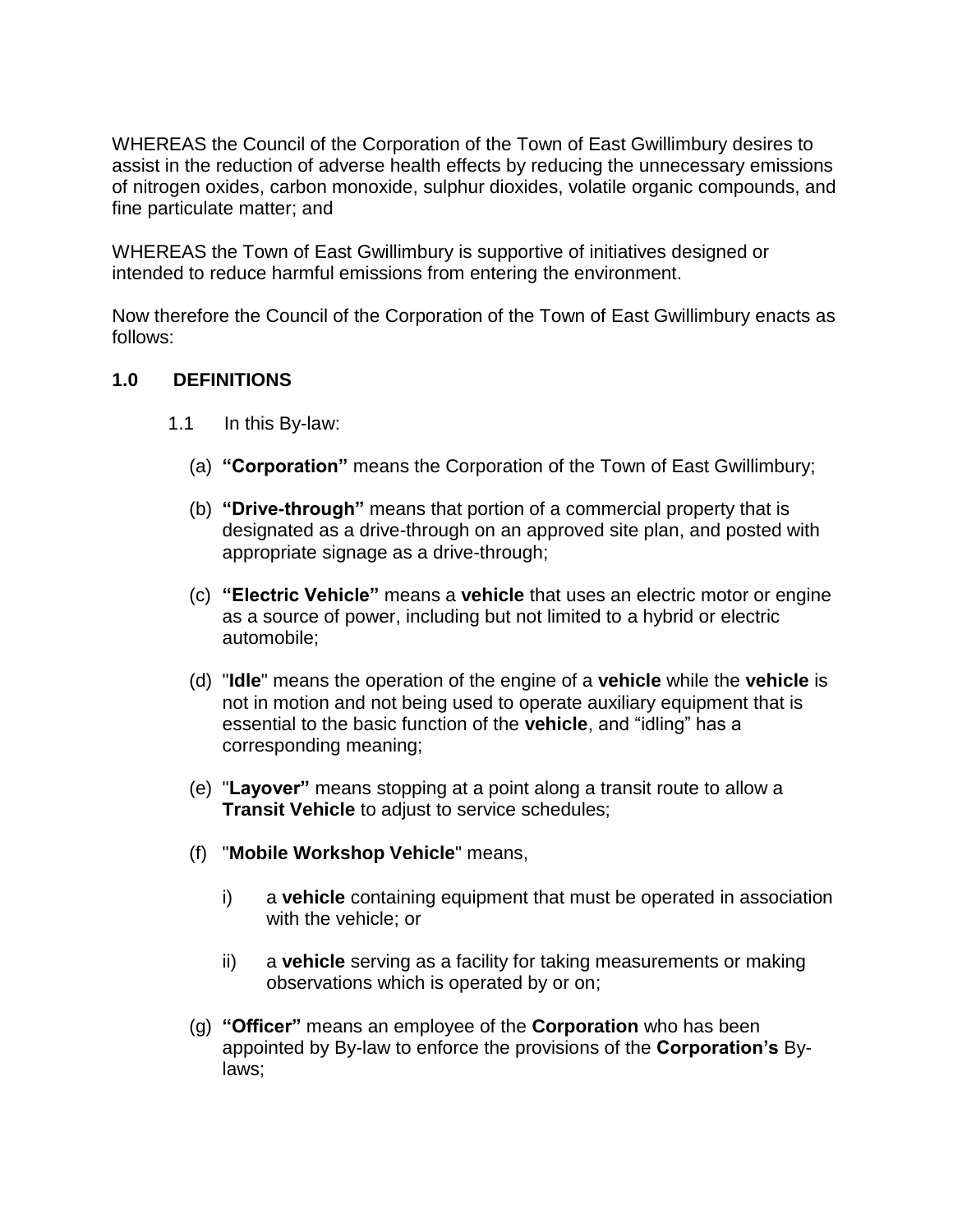- (h) **"Person"** means an individual, firm, partnership, corporation, trust, trustee, or agent, executors, or legal representatives of the Person to whom the context can apply according to law;
- (i) **"Transit Vehicle"** means York Region Transit, York Mobility Plus, GO transit vehicles tour buses and motor coaches;
- (j) **"Vehicle"** means a motor vehicle as defined by the Highway Traffic Act, and shall include a motor, trailer, traction engine, farm tractor, road building machine, motorized snow vehicle and any vehicle or conveyance drawn, propelled, or driven by any kind of non-muscular power or combustion engine, but does not include cars of electric or diesel electric railways running exclusively upon rails.

#### **2.0 GENERAL PROVISIONS**

2.1 No **Person** shall cause or permit a **Vehicle** to **Idle** continuously for more than three (3) consecutive minutes.

#### **3.0 EXEMPTIONS**

- 3.1 Section 2.1 does not apply to:
	- (a) All Police, fire, ambulance or municipal law enforcement **Vehicle** while engaged in operational activities;
	- (b) **Vehicle** when the outside temperature is more than twenty-seven degrees Celsius (27°C) or less than five degrees Celsius (5°C);
	- (c) **Vehicle** when halting temporarily for the purpose of and while actually engaged in receiving or discharging passengers;
	- (d) **Vehicle** when halting temporarily in compliance with the directions of a Police Officer;
	- (e) **Vehicle** assisting in an emergency activity;
	- (f) **Vehicle** that remain motionless because of an emergency, traffic, funeral or weather conditions over which the driver has no control;
	- (g) **Vehicle** engaged in a parade or other such event authorized by Council;
	- (h) **Mobile Workshop Vehicle** while actually engaged in their basic function;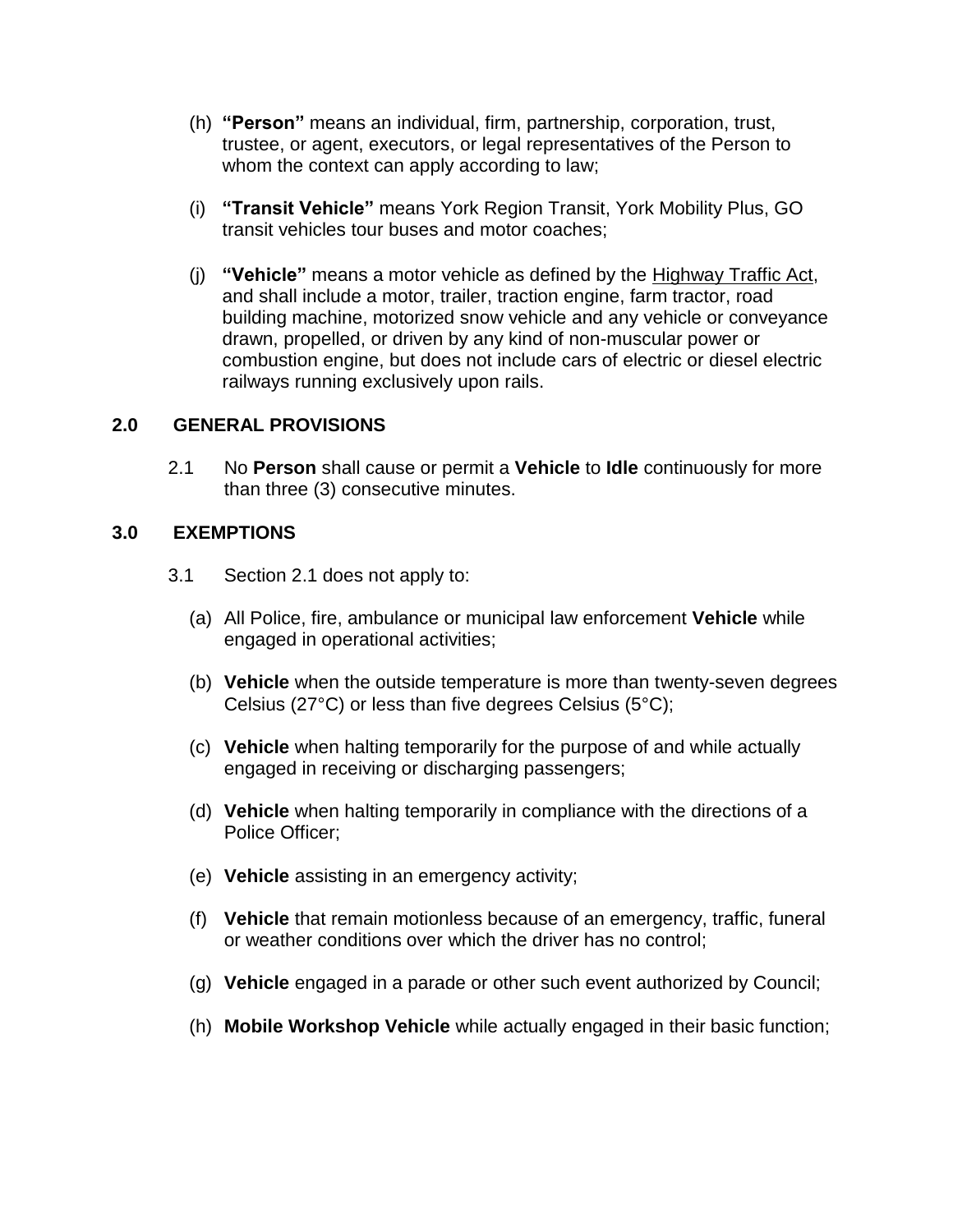- (i) Armoured Vehicles where a person remains inside the vehicle while guarding the contents of the vehicle or while the vehicle is being loaded or unloaded;
- (j) **Transit Vehicle** at a **Layover** location;
- (k) **Vehicle** where idling is required as part of a repair process or to prepare a vehicle for servicing;
- (l) **Vehicle** when operated on the travelled portion of a **Drive-through** lane;
- (m) Necessary municipal operations completed by or on behalf of the **Corporation**;
- (n) **Electric Vehicles**.

## **4.0 ENFORCEMENT**

- 4.1 For the purposes of determining the outside temperature, an **Officer** may rely on the following information sources:
	- (a) Environmental Canada Weather Office;
	- (b) The Weather Network.
- 4.2 The Manager, By-law Enforcement Services and others designated by bylaw as a Municipal Law Enforcement Officer shall be responsible for the administration and enforcement of this by-law.

#### **5.0 PENALTIES**

- 5.1 Every **Person** who contravenes any of the provisions of this by-law is guilty of an offence and on conviction is liable to a fine as provided for in the Provincial Offences Act, R.S.O. 1990, c. P. 33, as amended.
- 5.2 Where a **Vehicle** has been operated in contravention of this by-law, the owner of the **Vehicle** is guilty of an offence, even though the owner was not the driver of the vehicle at the time of the contravention of the by-law, and is liable to the fine for the offence unless at the time of the offence, the **Vehicle** was in the possession of another person without the owner's consent.
- 5.3 Upon conviction, any fine imposed under this by-law may be collected under the authority of the Provincial Offences Act, as amended.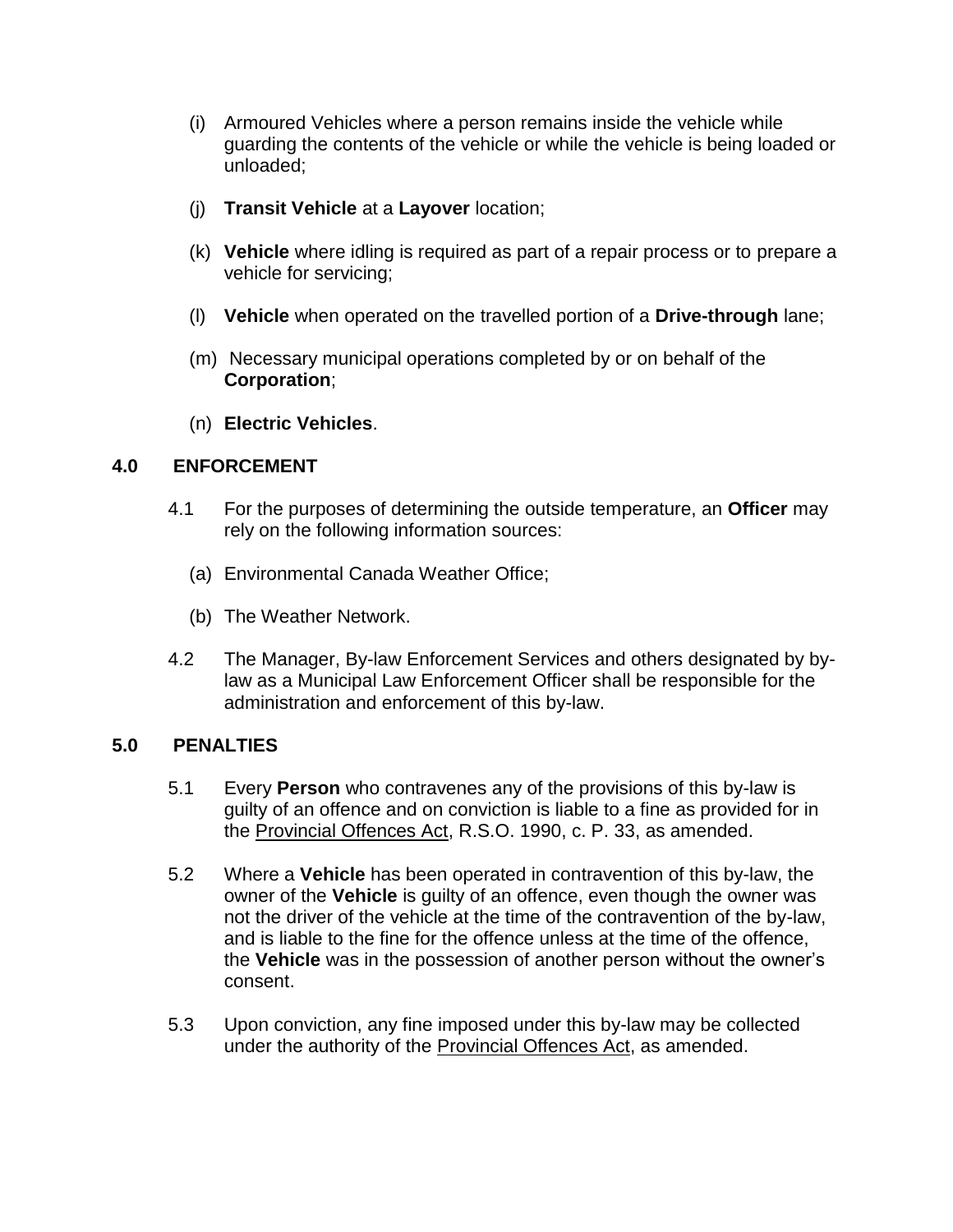- 5.4 Every **Person** who is guilty of an offence under this By-law shall be subject to the following penalties:
	- (a) Upon a first conviction, shall be liable to a fine of not less than \$250.00 and not more than \$5,000.00;
	- (b) Upon a second or subsequent conviction for the same offence, to a fine of not less than \$500.00 and not more than \$10,000.00;
	- (c) Upon conviction for multiple offence, for each offence included in the multiple offence, to a fine of not less than \$250.00 and not more than \$10,000.00.

# **6.0 CONTINUATION, REPETITION PROHIBITED BY ORDER**

6.1 The court in which the conviction has been entered, and any court of competent jurisdiction thereafter, may make an order prohibiting the continuation or repetition of the offence by the **Person** convicted, as such order shall be in addition to any other penalty imposed on the **Person**.

## **7.0 OBSTRUCTION**

- 7.1 In accordance with the provisions of the Municipal Act, as amended, Section 426(1), no owner shall hinder, interfere with or otherwise obstruct, either directly or indirectly, an **Officer,** employee of the **Corporation** and/or agent in the lawful exercise or power or duty under this By-law.
- 7.2 Any **Person** who has been alleged to have contravened any of the provisions of a by-law passed under the Municipal Act, 2001, as amended shall identify themselves to the **Officer** upon request. Failure to do so shall be deemed to have obstructed or hindered the **Officer** in the execution of the **Officer's** duties.

# **8.0 ADMINISTRATIVE PENALTIES**

- 8.1 Instead of laying a charge under the Provincial Offences Act, as amended, for breach of any provision of this By-law, an **Officer** may issue an administrative penalty to the person who has contravened this by-law.
- 8.2 The **Officer** has the discretion to either proceed by way of an administrative penalty or a charge laid under the Provincial Offences Act. If an administrative penalty is issued to a **Person** for the breach, no charge shall be laid against that same **Person** for the same breach.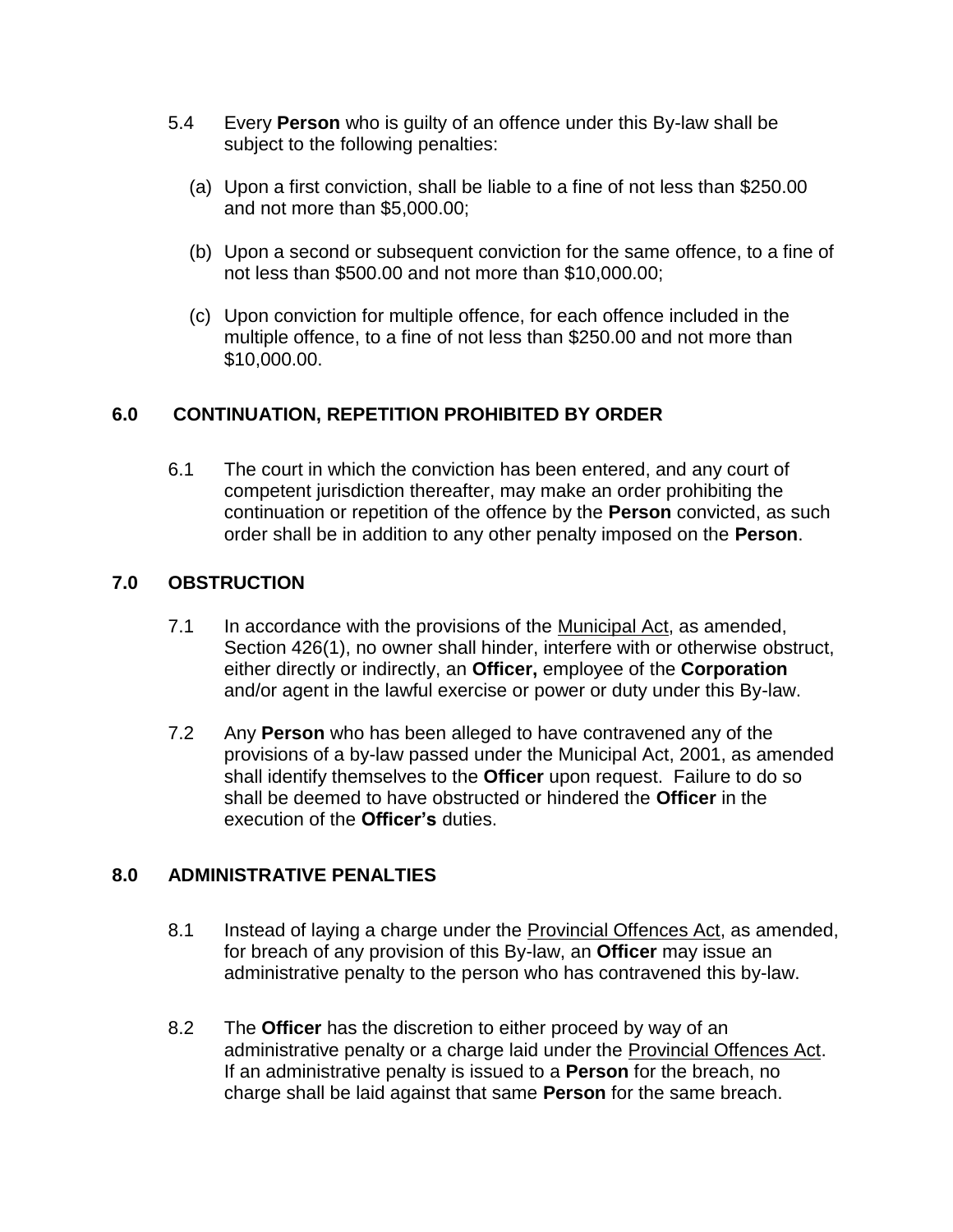- 8.3 The amount of the administrative penalty for a breach of a provision of this By-law, issued under this By-law, is fixed as set out in an Administrative Penalty By-law as amended, or any successor by-law.
- 8.4 A **Person** who is issued an administrative penalty shall be subject to the procedures as provided for in an Administrative Penalty By-law, as amended, or any successor by-law.
- 8.5 An administrative penalty imposed on a **Person** pursuant to this by-law that is not paid within 15 days after the day it becomes due and payable, constitutes a debt of the **Person** to the Municipality and may be added to a municipal tax roll and collected in the same manner as municipal taxes.

## **9.0 COLLECTION OF UNPAID FINES**

- 9.1 Where a fine is in default, the Municipality may proceed with civil enforcement against the **Person** upon whom the fine has been imposed, pursuant to the Provincial Offences Act.
- 9.2 The Municipality may make a request to the treasurer of a local municipality to add any part of a fine that is in default to the tax roll for any Property in the local municipality for which all the Owners are responsible for paying the fine, and collect it in the same manner as municipal taxes.

#### **10.0 RIGHT OF ENTRY**

10.1 **Officers** or persons under their direction may at any reasonable time enter onto any property, pursuant to the Municipal Act, to determine if the provisions of this by-law are being complied with.

# **11.0 VALIDITY AND SEVERABILITY**

- 11.1 If any provision or part of this By-law is declared by any court or tribunal of competent jurisdiction to be illegal or inoperative, in whole or in part, or inoperative in particular circumstances, the balance of the By-law, or its application in other circumstances, shall not be affected and shall continue to be in full force and effect.
- 11.2 Where the provisions of this By-law conflict with the provisions of any other by-law or Act, the more restrictive provisions shall apply.
- 11.3 This By-law comes into force and effect on the day it is passed.